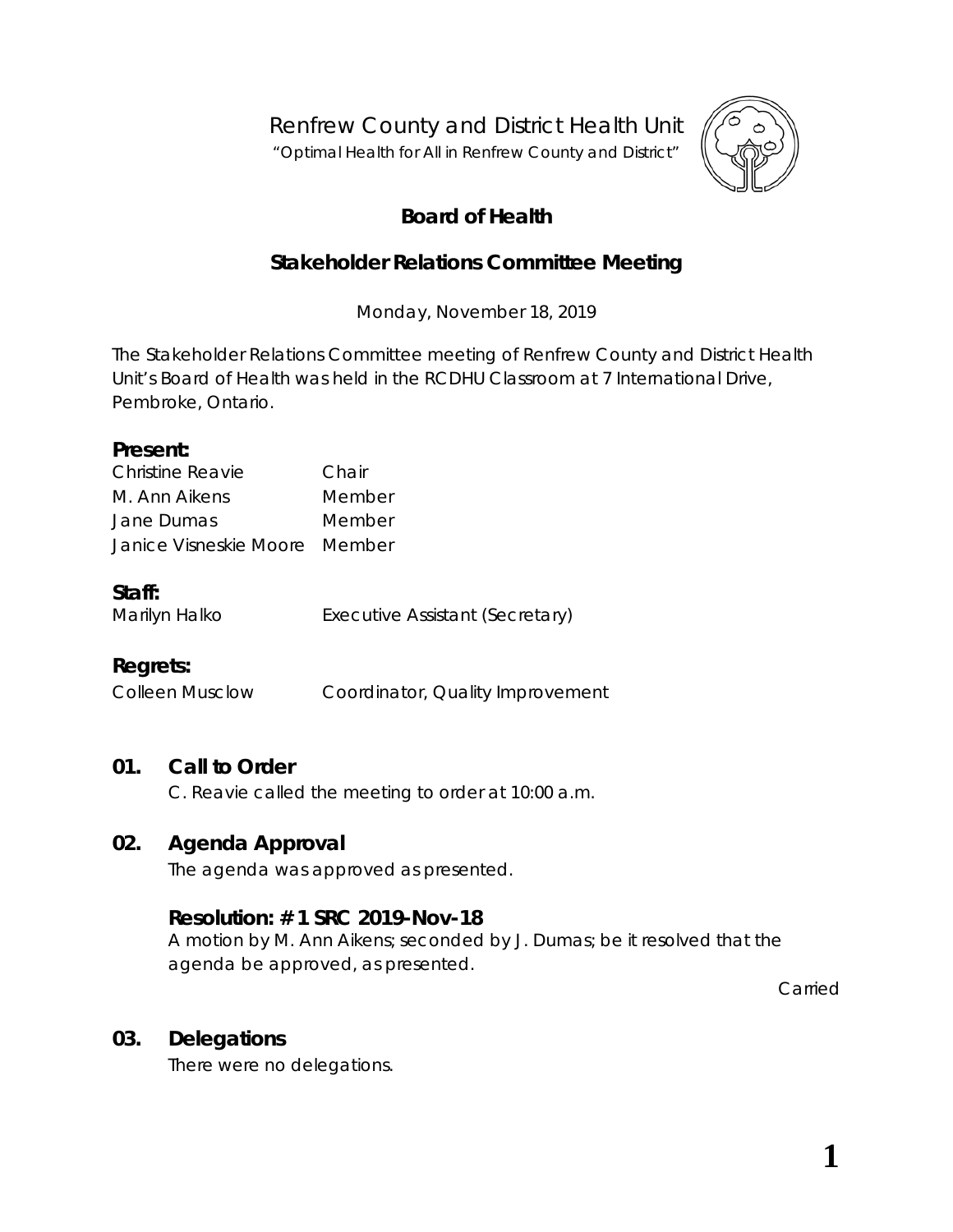### **04. Declarations of Conflict of Interest**

There were no declarations of conflict of interest.

### **05. Minutes of Previous Meeting (Approval)**

a. The Committee approved the meeting minutes for the Stakeholder Relations Committee meeting held on Friday, April 26, 2019.

#### **Resolution: # 2 SRC 2019-Nov-18**

A motion by J. Dumas; seconded by M. Ann Aikens; be it resolved that the minutes for the Stakeholder Relations Committee meeting held on Friday, April 26, 2019 be approved, as presented.

Carried

#### **06. Business Arising**

- a. Stakeholder Relations Committee Work Plan The Committee updated their Work Plan as shown below:
	- [Stakeholder Relations Committee Work Plan 2019-Nov-18](http://portal.rcdhu.com/board/wp-content/uploads/2019/11/Stakeholder-Relations-Committee-Work-Plan-2019-Draft-updated-2019-Nov-18.pdf)

#### **07. Correspondence**

The Committee reviewed and discussed the correspondence shown in the table below and recommended the following *Action*(s) to the Board:

| Subject: |                                                                                      | From:                                                      | <b>Action:</b>                                                                |  |
|----------|--------------------------------------------------------------------------------------|------------------------------------------------------------|-------------------------------------------------------------------------------|--|
| a.       | <b>Funding for Leave the</b><br><b>Pack Behind</b>                                   | <b>Grey Bruce Health Unit</b>                              | receive for<br>information                                                    |  |
| b.       | <b>National</b><br><b>School Food Program</b>                                        | <b>Grey Bruce Health Unit</b>                              | receive for<br>information                                                    |  |
| C.       | <b>Display and Promotion</b><br>of Vaping Products                                   | <b>Grey Bruce Health Unit</b>                              | receive for<br>$\bullet$<br>information                                       |  |
| d.       | <b>Promotion and Display</b><br>of Vapour Products in<br>Ontario                     | <b>Grey Bruce Health Unit</b>                              | receive for<br>information                                                    |  |
| е.       | <b>Notice of Motion re:</b><br><b>Opioid Overdose</b><br><b>Emergency Resolution</b> | Regional Municipality of<br>Durham                         | receive for<br>$\bullet$<br>information--refer<br>to staff for<br>information |  |
| f.       | <b>Restriction of the</b><br><b>Promotion of Vapour</b><br><b>Products</b>           | Simcoe Muskoka District<br>$\bullet$<br><b>Health Unit</b> | receive for<br>$\bullet$<br>information                                       |  |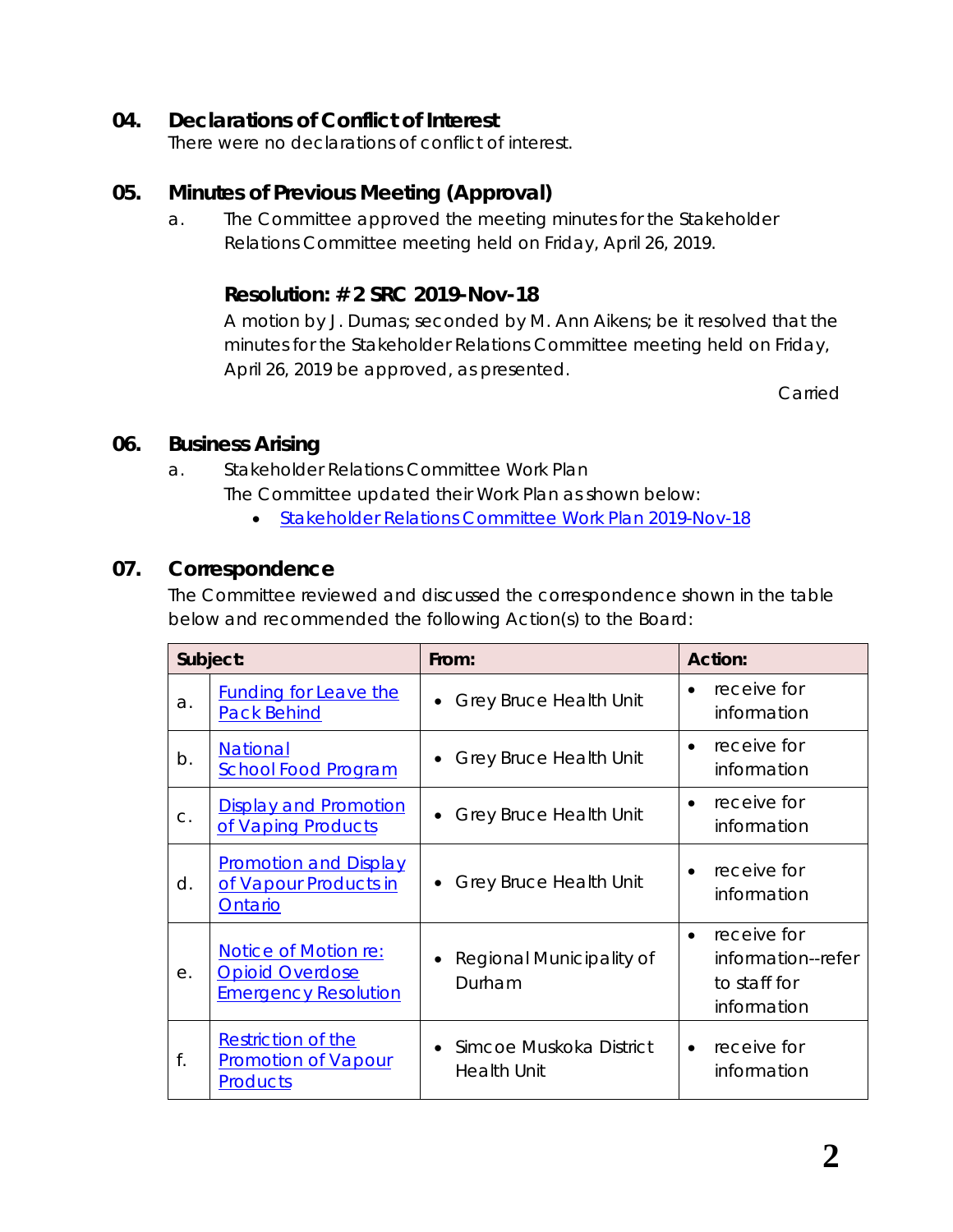| g  | 2018 Annual Report                                | • Timiskaming Health Unit | receive for<br>information |
|----|---------------------------------------------------|---------------------------|----------------------------|
| h. | Resolution $#025$ —<br><b>Public Health Units</b> | • City of Pembroke        | receive for<br>information |

#### **08. Staff Reports**

None

### **09. Board Committee Reports**

None

# **10. By-Laws**

None

#### **11. New Business**

a. Communication Plan

The Committee needs the Board to develop reassuring key messages surrounding the following two topics:

- 1. the move for Renfrew County and District Health Unit—Pembroke Office to the Pembroke City Centre location in 2020
- 2. the potential impact of public health modernization.

The Communication Plan is needed for external stakeholders and RCDHU staff to keep everyone in the loop and working in the same direction.

The reassuring key messages communicated by the Board need to be solidified around the two points listed above.

## **12. Notice of Motion**

None

## **13. Closed Meeting**

There was no closed meeting.

#### **14. Date of Next Meeting**

The next Stakeholder Relations meeting is scheduled for Wednesday, February 12, 2020 at 10:00 a.m.